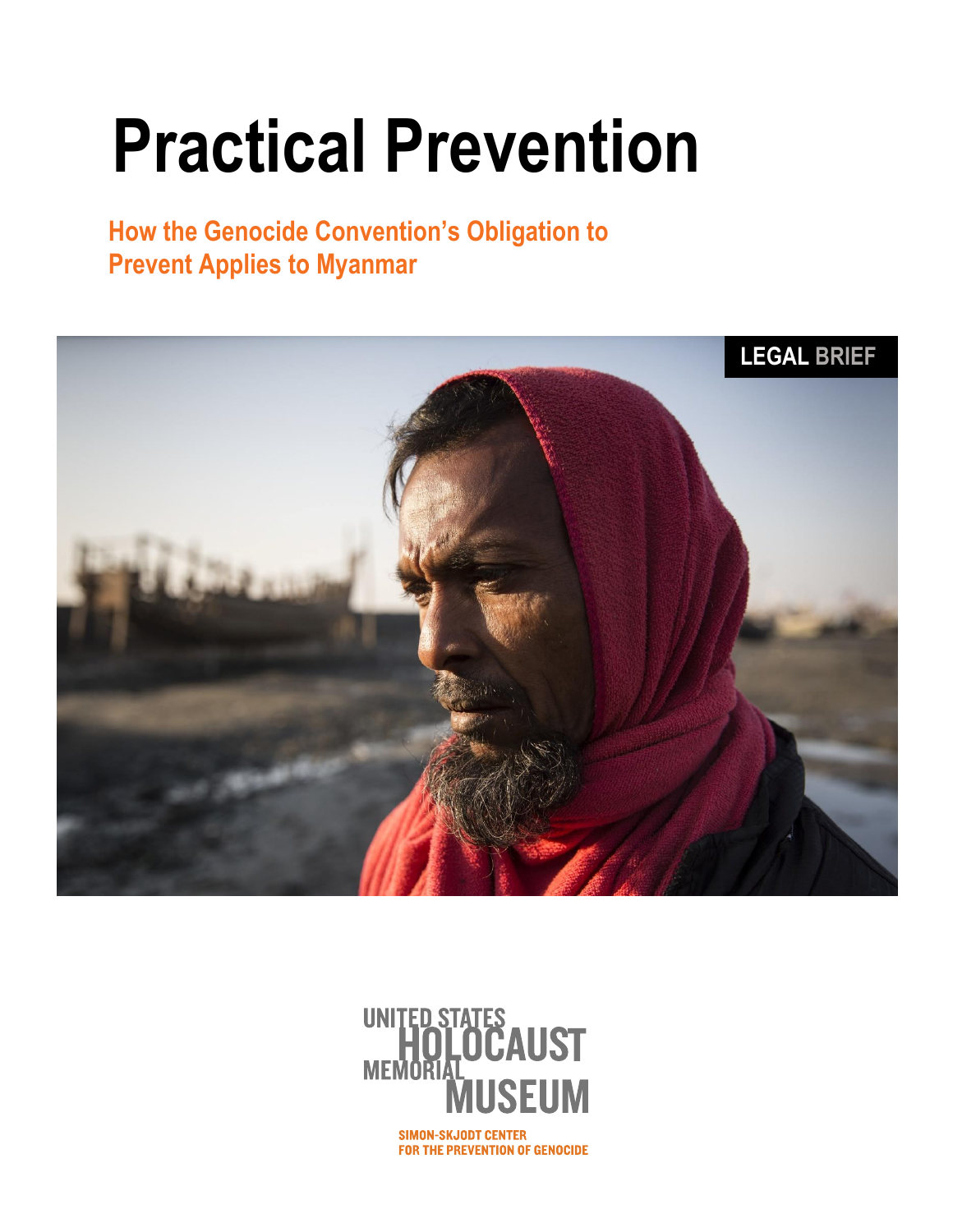#### **THE UNITED STATES HOLOCAUST MEMORIAL MUSEUM** (Museum)

teaches that the Holocaust was preventable, had the warning signs been recognized and acted upon. In this spirit, the Museum's Simon-Skjodt Center for the Prevention of Genocide (SCPG) strives to encourage worldwide action to prevent, halt, and promote justice and accountability for modern day acts of genocide and related crimes against humanity. Mindful of the irreparable devastation, harm, and trauma caused to victims and survivors, SCPG places particular importance on developing and strengthening efforts to prevent genocide through its research, policy engagement, education, and outreach activities. Learn more at **ushmm.org/genocide-prevention**.

This is the first in a series of reports from SCPG's Ferencz International Justice Initiative that aims to assist States and other interested parties in reviewing whether the Republic of the Union of Myanmar is meeting its obligation to prevent the commission of genocide under the Convention on the Prevention and Punishment of the Crime of Genocide.

The Museum expresses its gratitude to all of the individuals and groups who have participated in shaping this report series.

#### **Erin Rosenberg**, Senior Advisor, Ferencz International Justice Initiative

Cover: A man stands outside of Sittwe, in Rakhine State, Myanmar, near camps for internally displaced Rohingya. *Courtesy of Paula Bronstein Getty Images Reportage for the United States Holocaust Memorial Museum*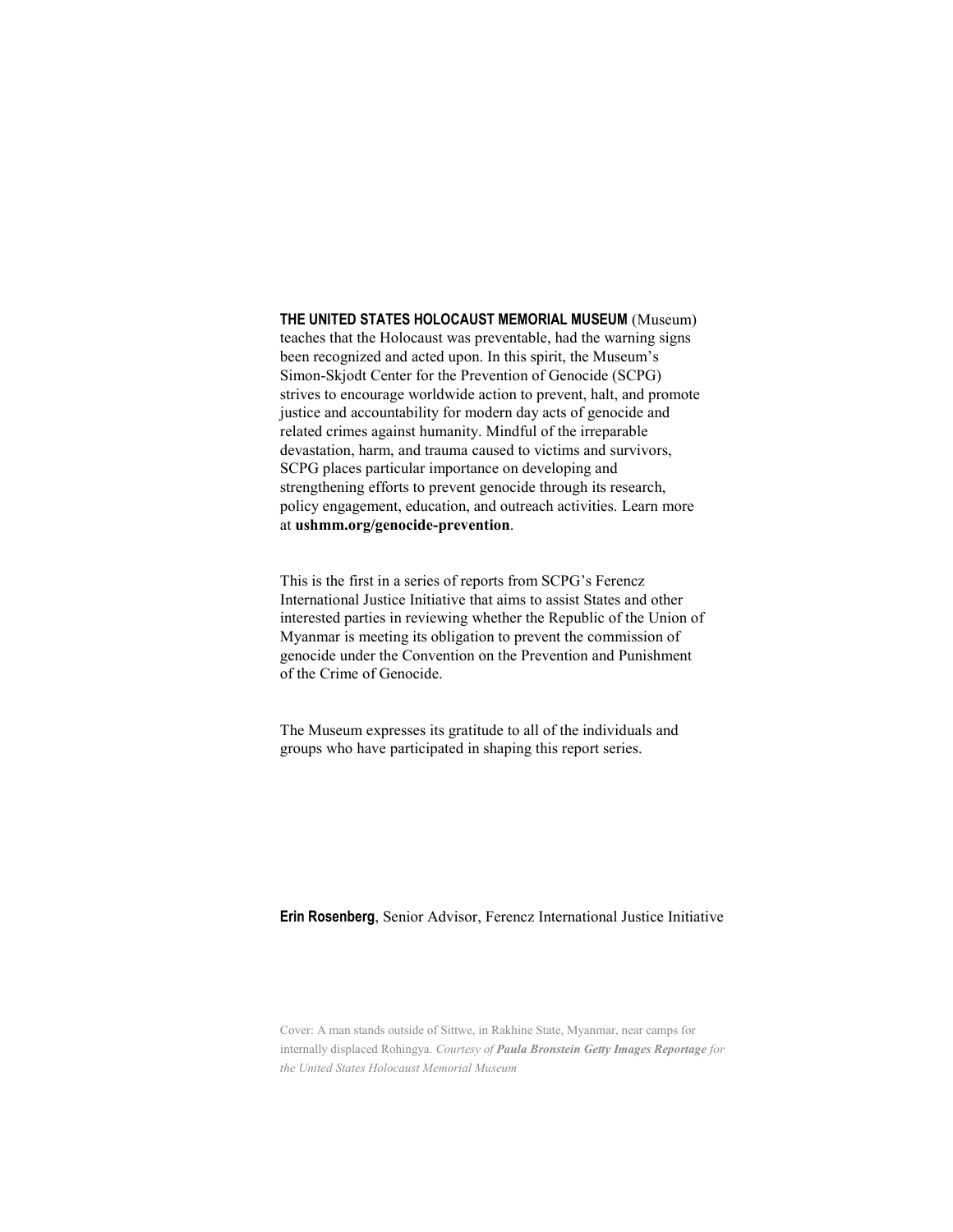# **I. Introduction**

Rohingya leaders and community members, legal analysts, researchers, and human rights institutions, including the United States Holocaust Memorial Museum (Museum), $<sup>1</sup>$  have long sounded the alarm about</sup> the serious risk of genocide against the Rohingya in Myanmar.2 These concerns stem from decades of violence and discrimination against the Rohingya population, which culminated in the Myanmar government's 2016 and 2017 attacks on Rohingya civilians. Following these events, the Museum determined that there was compelling evidence that the Myanmar government had committed genocide against the Rohingya population.3 Despite international outcry, the Rohingya remain at serious risk of genocide today, as the United Nations's Independent International Fact-Finding Mission on Myanmar (FFM) concluded in September 2019.4

Myanmar has a binding legal obligation, as a party to the Convention on the Prevention and Punishment of the Crime of Genocide (Convention)<sup>5</sup> and under customary international law,<sup>6</sup> to prevent genocide. A case currently before the International Court of Justice (ICJ), *The Gambia v. Myanmar*, will determine whether Myanmar violated this obligation. In its January 23, 2020 order for provisional measures,<sup>7</sup> the ICJ ordered Myanmar to, *inter alia,* "take all measures within its power to prevent the commission of all acts within the scope of Article II [of the Genocide Convention]" and to submit regular reports to the Court on its progress. The Myanmar government is due to file its first report on May 23, 2020.<sup>8</sup>

Despite the importance of this order, it does not identify the concrete measures Myanmar should take to comply with its obligation to prevent genocide.<sup>9</sup> Indeed, the Convention itself does not elaborate on what the obligation to prevent genocide actually entails. Limited guidance can be found in the ICJ's jurisprudence, however. In the 2007 *Bosnia v. Serbia* judgment, the ICJ held that: "a State's obligation to prevent, and the corresponding duty to act, arise at the instant that the State learns of, or should normally learn of, *the existence of a serious risk* that genocide will be committed."<sup>10</sup> This suggests that, to uphold the Convention, States<sup>11</sup> should identify and assess relevant risk factors in order to take all possible remedial actions to prevent genocide.12 Important as this guidance is, it leaves unanswered critical questions, namely: *Which risk factors have a causal link to genocide*? *How should States identify these factors? How should States assess these factors in terms of a potential genocide? How should States address and mitigate these risk factors?*

This is the first in a series of reports from the Museum that will attempt to answer these important questions. This first report sets out the analytical framework that will be used to answer these important questions in subsequent reports. In reports that follow, which we will issue on a semiannual basis, the Museum will further explore:

- The importance of identifying genocide risk factors and early warning signs as part of the obligation to prevent genocide;
- The legal norms of international human rights and humanitarian law relevant to genocide;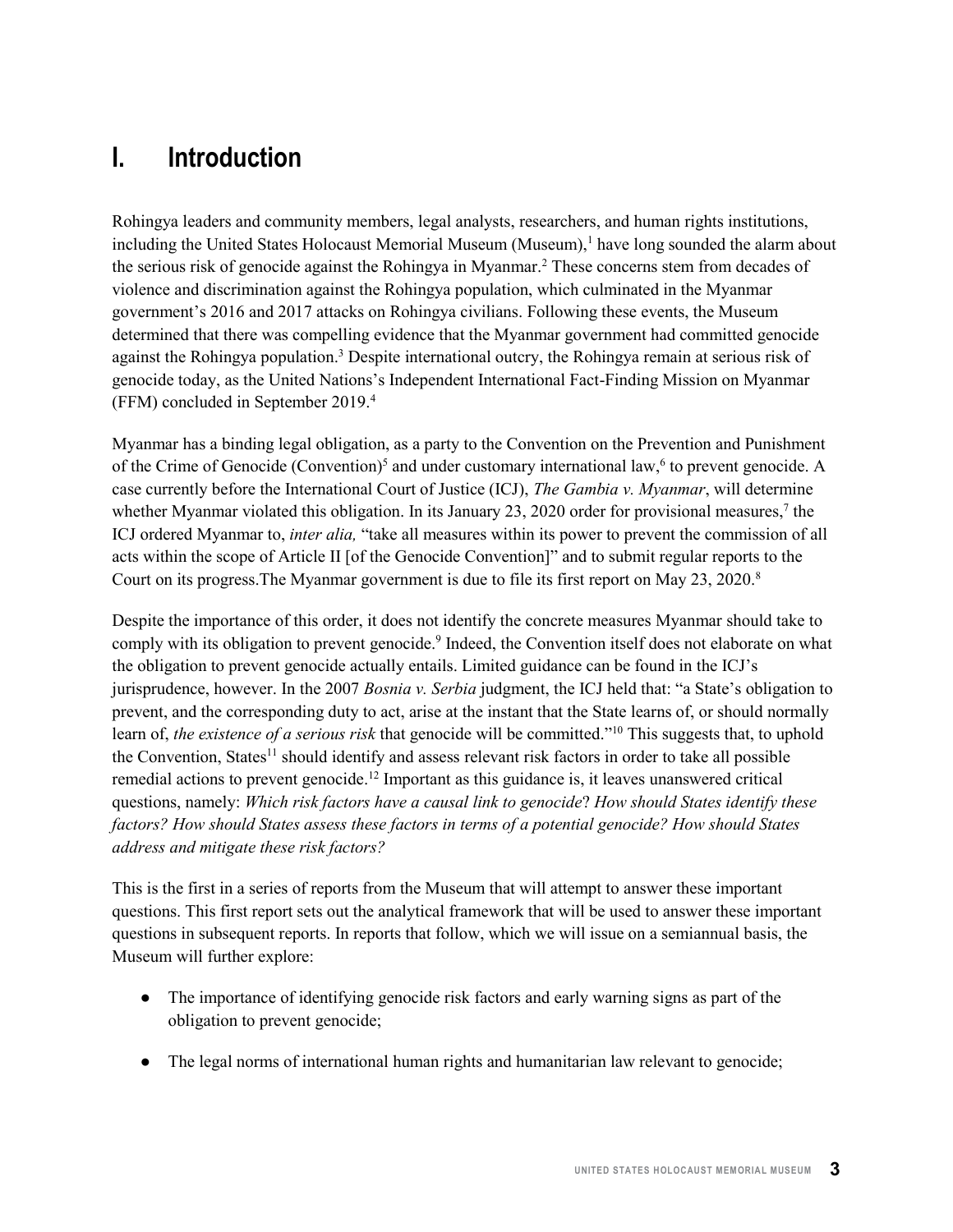- The causal relationship between the genocide risk factors and the different underlying acts of genocide laid out in the Convention, including the gender-related aspects of those risks; and
- Recommendations for specific actions that Myanmar should take to fulfill its obligation to prevent genocide.

By launching this report series, the Museum seeks to highlight the importance of genocide-related risk factors and early warning signs to the obligation to prevent, and strengthen understanding of the legal norms of international human rights and humanitarian law that are relevant to preventing genocide. Finally, the Museum hopes to provide a useful guide to Myanmar for fulfilling its obligations to prevent genocide and a tool to interested States and other parties for evaluating Myanmar's compliance with the ICJ's order.

# **II. Framework for Reviewing Myanmar's Measures to Prevent Genocide**

# **A. Identifying and assessing risk factors for genocide**

In its September 2019 report in the section entitled "Serious risk of genocide," the FFM observed that "[t]here is limited case law to assist the Mission in making its assessment of whether a risk is present and is serious in nature. The Mission made its assessment by comparing the current situation in Rakhine State with the genocide risk factors identified by the UN Office on Genocide Prevention and the Responsibility to Protect."<sup>13</sup> These risk factors are set out in the *Framework of Analysis for Atrocity Crimes: A Tool for Prevention* (Atrocity Crimes Framework),<sup>14</sup> which identifies eight common risk factors<sup>15</sup> for "atrocity" crimes,"<sup>16</sup> as well as two risk factors specific to the crime of genocide.17 The second risk factor of the Atrocity Crimes Framework is a "record of serious violations of international human rights and humanitarian law." As explained in the comment to this risk factor:

As history has demonstrated, atrocity crimes in general and genocide in particular are preceded by less widespread or systematic serious violations of international human rights and humanitarian law. These are typically violations of civil and political rights, but they may include also severe restrictions to economic, social and cultural rights, often linked to patterns of discrimination or exclusion of protected groups, populations or individuals.<sup>18</sup>

The Jacob Blaustein Institute for the Advancement of Human Rights' *Compilation of Risk Factors and Legal Norms for the Prevention of Genocide* (JBI Compilation), which was developed at the request of and in cooperation with the Office of the UN Special Advisor for the Prevention of Genocide, builds on the Atrocity Crimes Framework.<sup>19</sup> The Compilation identifies 22 risk factors<sup>20</sup> specific to genocide and the corresponding legal norms of international human rights and humanitarian law, and categorizes each into two groups: 1) discrimination-related risk factors, and 2) risk factors related to violations of the right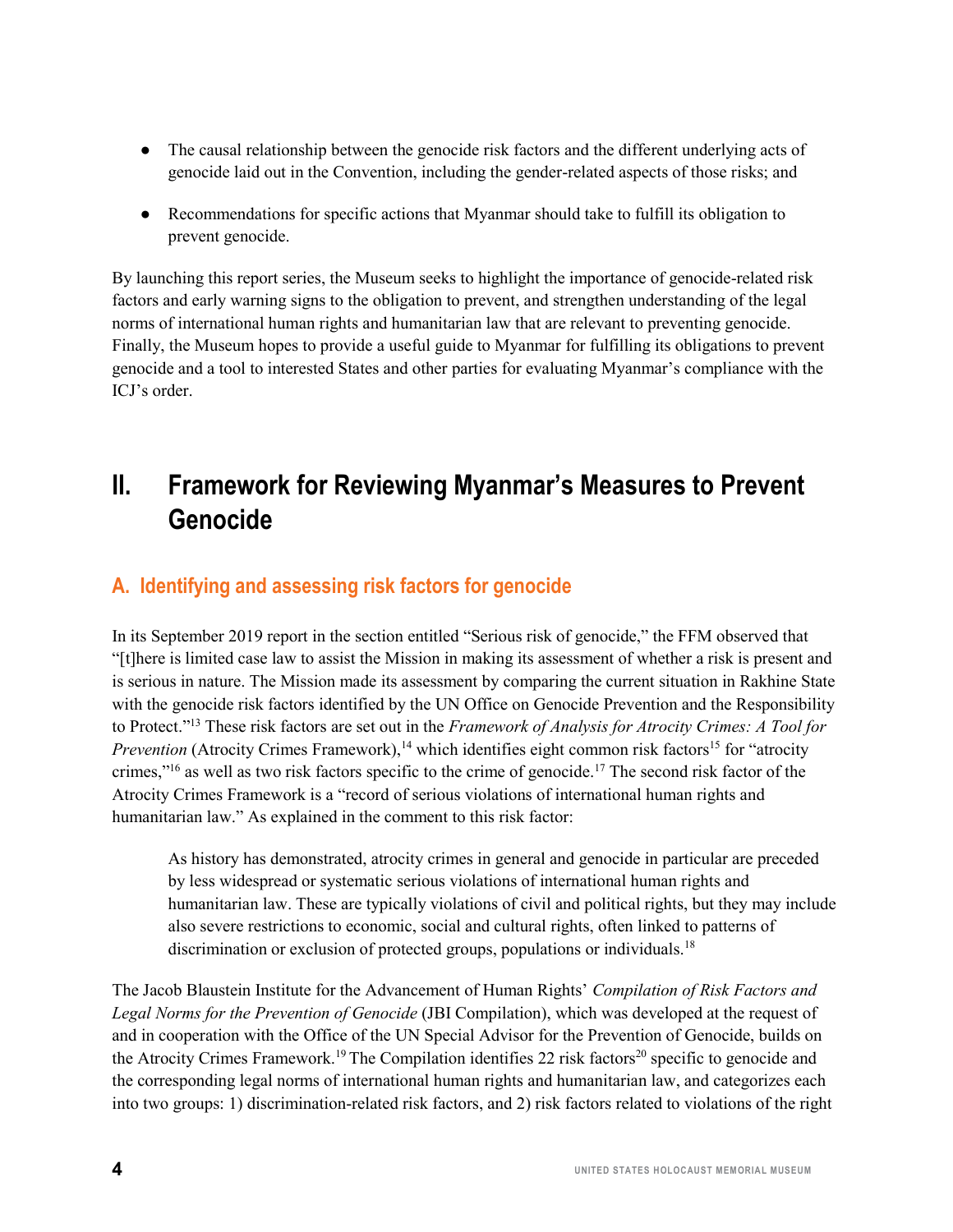to life and personal integrity. By linking each genocide risk factor to severe and systemic violations of existing state obligations under international human rights and humanitarian law, the JBI Compilation refines and develops the substance of the second risk factor under the Atrocity Crimes Framework. The Compilation risk factors pertain to widespread or systematic violations<sup>21</sup> committed against persons on the basis of their membership in a protected group, per Article II of the Genocide Convention.<sup>22</sup> The widespread or systematic threshold serves to ensure that isolated incidents of abuse, though human rights violations, are not interpreted as necessarily<sup>23</sup> giving rise to a risk of genocide. As noted in the Compilation, the presence of one or more risk factors does not mean that a genocide will in fact take place; there is no specific formula to predict the onset of genocide. However, in terms of the obligation to prevent, the presence of one or more risk factors should put a State on notice about the existence of a serious risk that it should take measures to mitigate.

In addition to these two resources, in 2015, in cooperation with the Office on Genocide Prevention and the Responsibility to Protect, JBI published the *Manual on Human Rights and the Prevention of Genocide*, which offers practical guidance to States of specific mitigating measures that they may undertake when they have identified one or more of the genocide risk factors as being present.<sup>24</sup>

As such, the JBI Compilation and the Atrocity Crimes Framework, along with the Manual, complement each other. Together, they provide an invaluable resource for States to identify and stop severe and systematic human rights and humanitarian law violations that are associated with the risk of genocide and to more fully appreciate the scope of the obligation to prevent genocide under the Genocide Convention.

In its order, the ICJ instructed Myanmar to "take all measures within its power to prevent the commission of all<sup>25</sup> acts [of genocide],"<sup>26</sup> in particular:

- a) Killing members of the group;
- b) Causing serious bodily harm or mental harm to the members of the group;
- c) Deliberately inflicting on the group conditions of life calculated to bring about its physical destruction in whole or in part; and
- d) Imposing measures intended to prevent births within the group.

The Court's directive underscored the importance of recognizing that the crime of genocide may be committed through both lethal and non-lethal acts. Official UN documents,<sup>27</sup> particularly the FFM's September 2018<sup>28</sup> and 2019 reports, as well as consultations with local and international actors, have laid bare the complexity of the coordinated violations suffered by the Rohingya at the hands of their government, and make it clear that they continue to face a serious risk of such violations. As such, in order for any measures to effectively reduce the risk of genocide, it is important to consider Myanmar's actions in light of each of the acts listed under Article II of the Genocide Convention, and the linked risk factors<sup>29</sup>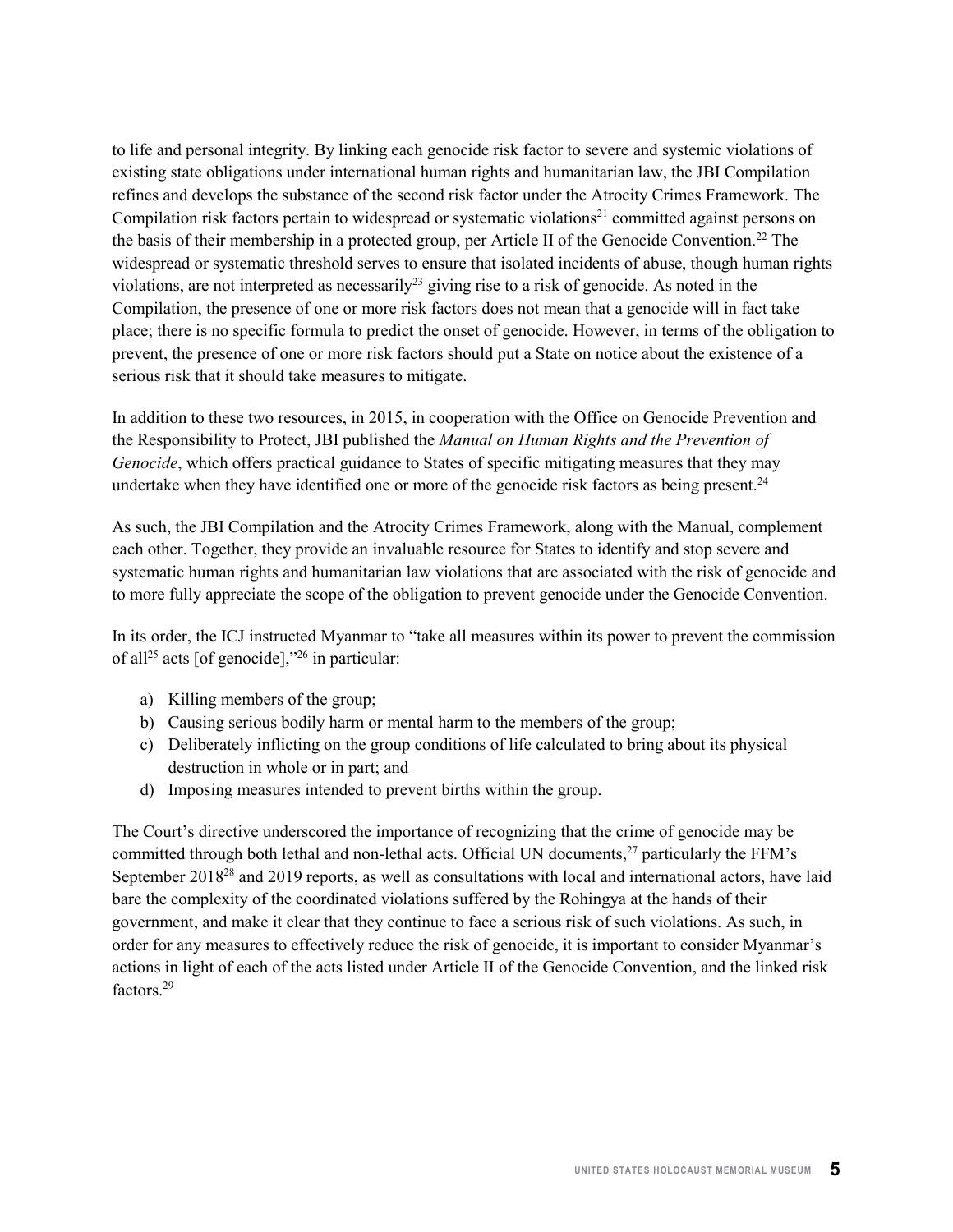## **B. Risk factors of particular relevance to Myanmar**

Drawing on the presence of genocide risk factors today in Myanmar identified by the FFM,<sup>30</sup> and the corresponding legal norms in the JBI Compilation, the Museum has defined a set of prevention obligations. It is critical that Myanmar take concrete and immediate steps to mitigate these risks. The risk factors set out below are not the only potential risk factors that the current situation in Myanmar presents. For this first report, the Museum has chosen to highlight certain risk factors of particular concern. Future reports will address additional genocide risk factors and further explore the risk factors identified below.

## **Risk factors related to widespread and systematic discrimination:**

#### **1. Systematic denial or revocation of the right to citizenship**

The right to citizenship and nationality is central to ensuring an individual's full legal protection and enjoyment of other fundamental rights. Everyone has a right to a nationality and every child has the right to acquire a nationality.31 Governments cannot directly or indirectly arbitrarily deprive individuals of their right to citizenship and nationality.32 Myanmar's 1982 Citizenship Law grants full citizenship on the basis of "national races" identified by the Myanmar Government, which do not include the Rohingya. By passing this law, Myanmar stripped the Rohingya community of their citizenship. To this day, it continues to systematically deny this right through the use of National Verification Cards (NVC) and annual household list systems.<sup>33</sup> This has effectively denied the Rohingya access to education and health care, the ability to work, to participate in public affairs, to freedom of movement, and their right to property. Moreover, it threatens the right of the Rohingya to choose whether or not to self-identify as belonging to a group.<sup>34</sup> Every person has a right to whether to self-identify or not as a member of a group.<sup>35</sup> The Rohingya are forced to accept NVCs that do not permit them to self-identify as "Rohingya" and instead are often labeled as "Bengali," playing into the false narrative<sup>36</sup> that they are "foreigners" or "intruders" in Myanmar. Not only did the FFM find that the NVCs were a "tool" used to deny the Rohingya their right to citizenship, it also found that, "the manner in which the Government restricts citizenship also denies Rohingya their identity".<sup>37</sup> *For the Government of Myanmar to uphold its Genocide Convention obligations, it must cease systematically denying the right of the Rohingya tocitizenship and a nationality, repeal or amend legislation and policies that arbitrarily deny these rights to the Rohingya on the basis of their ethnicity, and cease systematically forcing the Rohingya to identify as foreigners.*

#### **2. Systematic denial of the right to participate in public affairs**

All citizens have a right to participate in public affairs, including the right to vote and to be a candidate for office.<sup>38</sup> Governments may not unreasonably restrict or deny this right based on discriminatory reasons, including membership in a protected group.<sup>39</sup> In Myanmar, the rights to be a candidate for public office, to form a political party, and to serve in civil service posts are limited to those with the status of "citizen". In 2015, the Rohingya were disenfranchised from voting in the general election. *In order to comply with its Genocide Convention obligations, the Government of Myanmar must not systematically*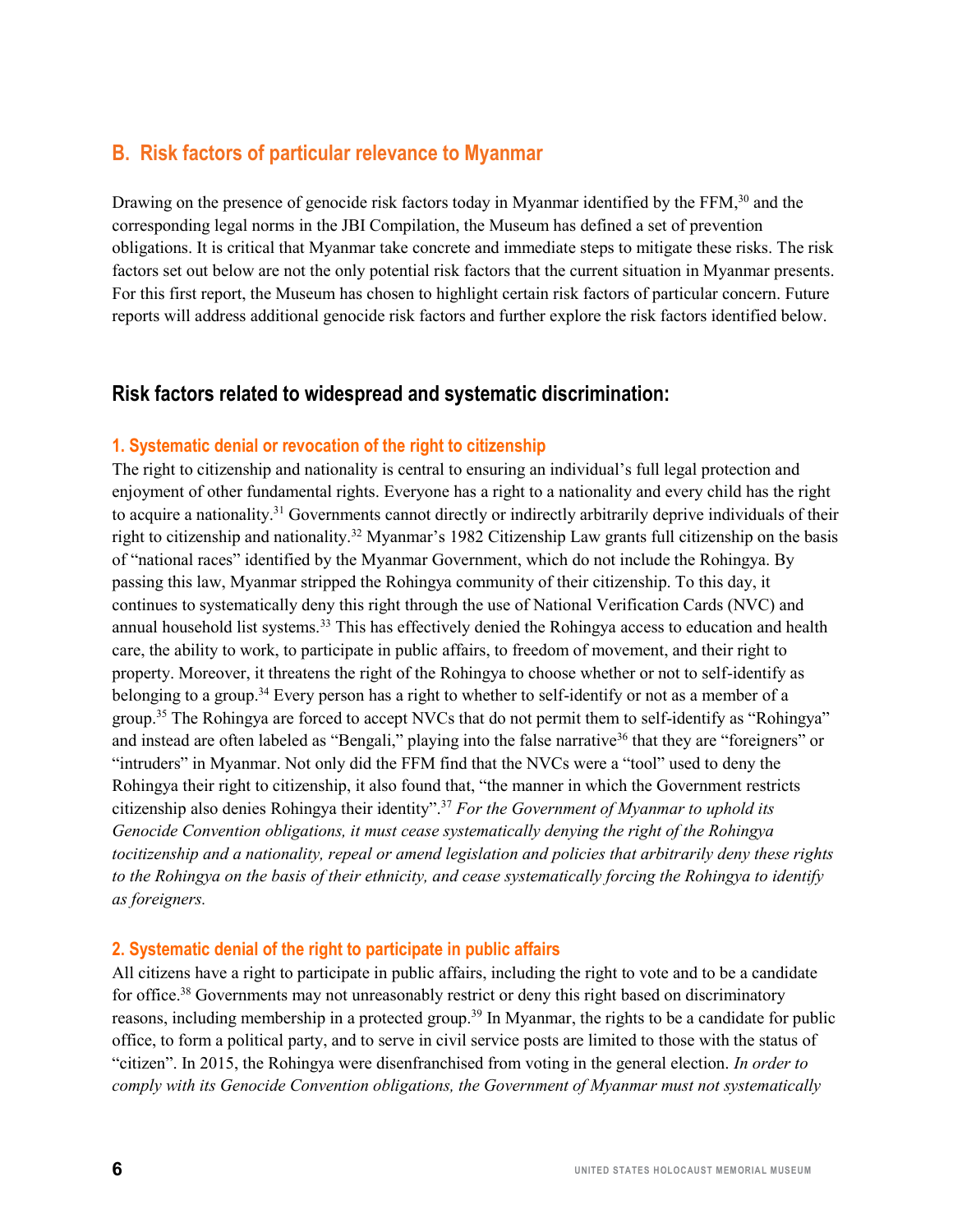*deprive the Rohingya of the right to vote and to present themselves as candidates for public office, including in the context of the upcoming general elections.*

#### **3. Systematic denial or severe restrictions of the right to freedom of movement40**

Every person lawfully in a State has the right to liberty of movement within that State, and to not be arbitrarily denied the right to leave and enter his or her own country.41 While restrictions on the right to movement may be imposed in exceptional circumstances, they must be strictly necessary, imposed for a legimate purpose, and comply with the principle of non-discrimination.42 Since the mass forced displacement of Rohingya in 2012, an estimated 126,000 Rohingya that remained in the country have been forced to live in internally displaced person (IDP) camps,<sup>43</sup> where their ability to move is severely and arbitrarily limited. More generally, the Rohingya population continues to face serious and discriminatory restrictions on their right to freedom of movement within Rakhine state and even across villages. This deprivation directly restricts their ability to access basic services and pursue gainful employment, and renders them particularly vulnerable to poverty, food insecurity, and negative health and education outcomes. *For the Government of Myanmar to uphold its Genocide Convention obligations, it must remove the discriminatory movement restrictions placed on the Rohingya population.*

### **4. Systematic denial or severe restriction of access to health care44**

Access to adequate health care is a critical right for ensuring the health and well-being of all people.<sup>45</sup> Denial of this right can lead to violations of other fundamental rights, particularly the right to life, and are often particularly harmful to women. For the Rohingya, the lack of adequate health facilities in Rakhine State is exacerbated by the discriminatory and onerous restrictions on movement, access to food, and land use enforced by the Myanmar government against the Rohingya. This results in a situation of extreme vulnerability and inhumane and unsafe living conditions.<sup>46</sup> *For the Government of Myanmar to uphold its Genocide Convention obligations, it must cease severely restricting access to health care for the Rohingya population.*

## **5. Systematic expropriation or destruction of property**

Everyone has the right to own and enjoy his or her property. Governments may not arbitrarily deprive a person of their property on the basis of their membership in a protected group.<sup>47</sup> Since the 2016-2017 attacks on the Rohingya, the Myanmar government has instituted a number of measures resulting in the destruction and expropriation of land that belonged to the Rohingya before they were forcibly displaced.<sup>48</sup> These actions have denied the Rohingya access to and the use of their own land, causing them significant economic and health hardships. *For the Government of Myanmar to uphold its Genocide Convention obligations, it must institute measures to stop the systematic expropriation and destruction of Rohingya property and, as much as is possible, return confiscated land and property to the Rohingya owners.*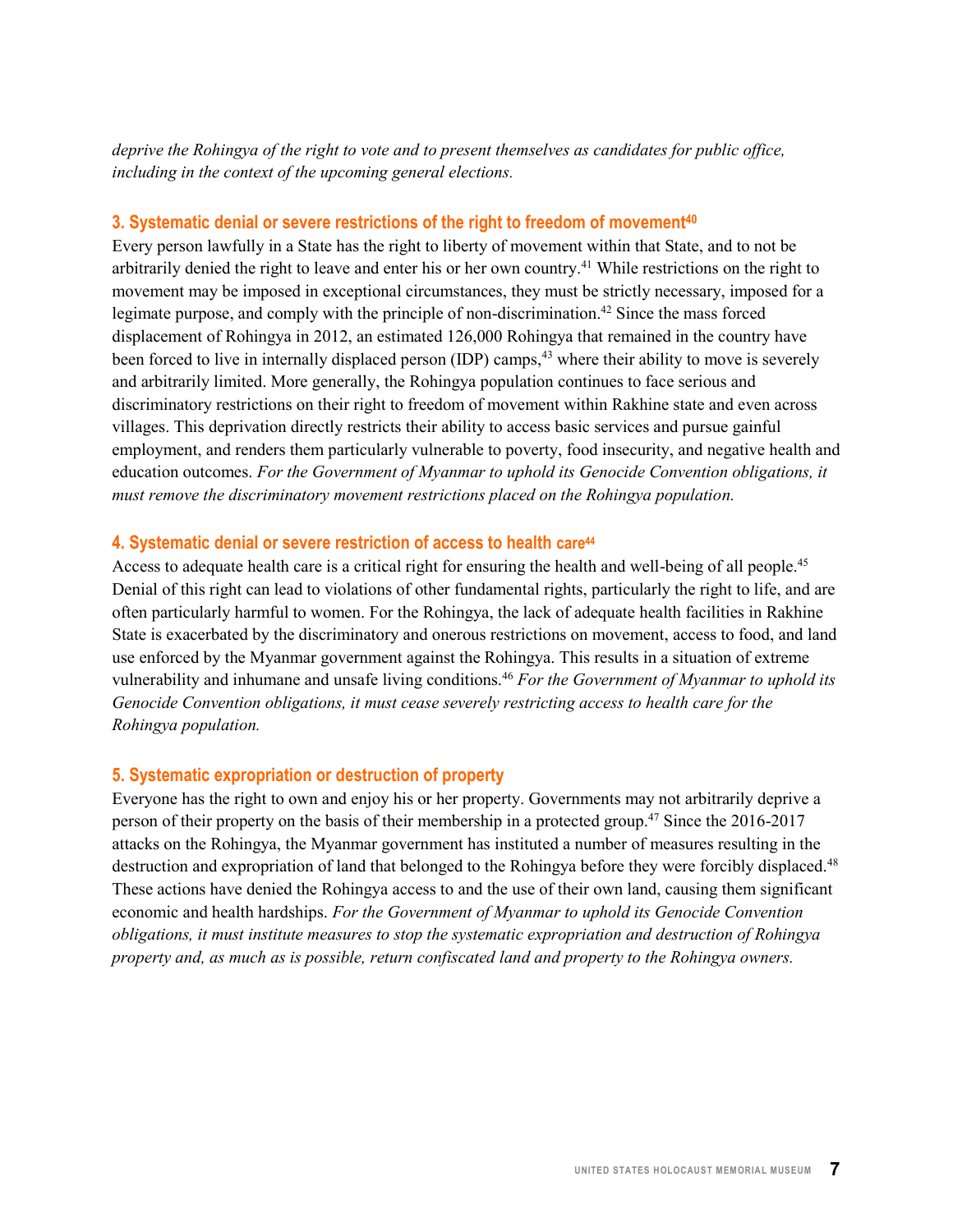# **Risk factors related to life-integrity violations:**

## **6. Systematic killing of members of a protected group, enforced disappearances, and targeting of community leaders and intellectuals**

Everyone has the right to life and to security of their person without discrimination and a corresponding right to security and protection by their government against arbitrary violence and bodily harm, regardless of whether government officials or non-state actors inflict such harm.49 The killing or enforced disappearance of members of a protected group on a widespread and systematic basis can indicate that other members of the group may be killed or suffer other violations of fundamental rights with impunity.50 The systematic and widespread killing of Rohingya civilians, including prominent community members, during the Myanmar military's 2017 attack on the Rohingya has been extensively reported on through documentary and testimonial evidence. However, the Myanmar government, in its public statements, has minimized the extent to which these violations occurred and the vast majority of perpetrators have not been brought to justice, creating a culture of impunity. The Myanmar government has also not instituted any effective legislative or policy changes to prevent these acts from reoccurring. *For the Government of Myanmar to uphold its Genocide Convention obligations, it must ensure independent credible investigations into past allegations of widespread and systematic killings and enforced disappearances by the Myanmar military, and of private groups acting under their control or direction, against the Rohingya and must implement appropriate policies for the military and other armed forces under its control to prevent, stop, and punish killings and enforced disappearances against the Rohingya.*

#### **7. Systematic use of rape and sexual violence**

Rape and sexual violence are violations of the right to bodily integrity, the right to freedom from torture and unlawful or arbitrary interference with privacy, and the prohibition against discrimination against women and girls.<sup>51</sup> In carrying out the August 2017 attacks on Rohingya civilians, the Myanmar military committed widespread and systematic sexual violence and rape as a means to "degrade" the Rohingya population.52 The perpetrators of these acts have not been brought to justice, nor has the Myanmar government instituted any effective policies or trainings to prevent these acts from reoccurring. *For the Government of Myanmar to uphold its Genocide Convention obligations, it must conduct independent credible investigations into past allegations of widespread and systematic sexual violence by the Myanmar military against the Rohingya and ensure that the appropriate policies are in place for the military and other armed forces under its control to prevent, stop, and punish rape and sexual violence against the Rohingya.*

#### **8. Use of members of a protected group in forced labor**

Forced labor (i.e., compelling a person against his or her will to perform work) violates a number of fundamental rights, including the right to liberty, freedom of movement, and the right not to be subjected to cruel, inhuman, or degrading treatment.<sup>53</sup> The FFM has consistently documented the Myanmar military's use of the Rohingya for forced labor.<sup>54</sup> In addition, the military abuses and subjects the Rohingya to violence while they carry out the tasks that they are forced to do.<sup>55</sup> *For the Government of Myanmar to uphold its Genocide Convention obligations, it must stop the practice of forced labor of the Rohingya.*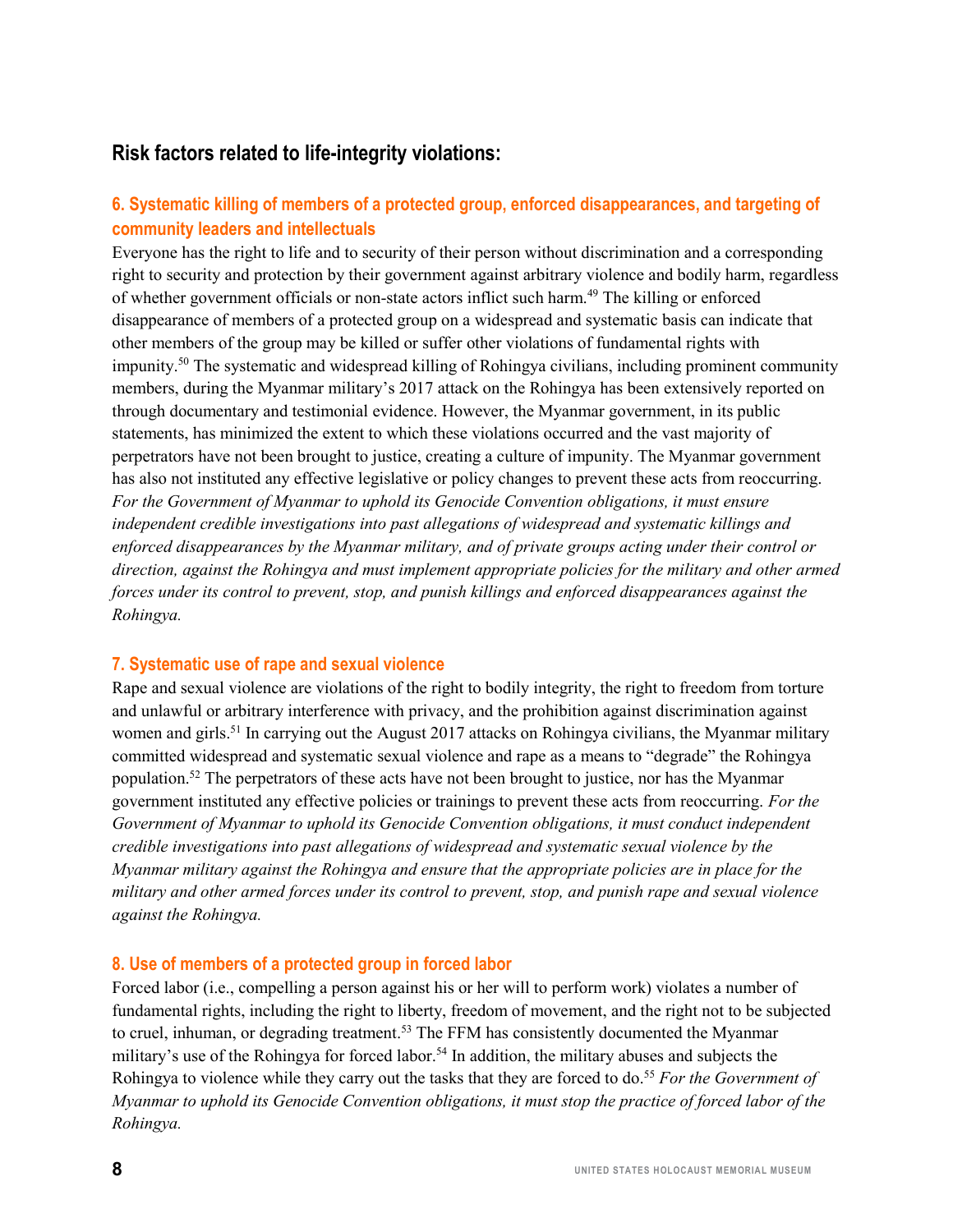# **III. Concluding Remarks**

The Genocide Convention does not provide sufficient clarity on the scope of States' obligations to prevent genocide. Through this report series, the Museum hopes to contribute to addressing that gap and strengthening understanding of the Genocide Convention's prevention obligations. This report series may also serve as a guide for Myanmar to fulfill its obligations to prevent genocide and to protect the human rights of all its citizens. Most importantly, recalling the solemn but unfulfilled pledge of "never again," the Museum hopes to provide a public accountability tool to assess the measures Myanmar takes to ensure that the Rohingya people do not remain at serious risk of genocide, but instead live in dignity, without discrimination, and in full enjoyment of their human rights. For that goal to be achieved, concerned governments have a critical role to play in using the risk factors and legal norms outlined in this report to urge the Government of Myanmar to adhere to its prevention obligations.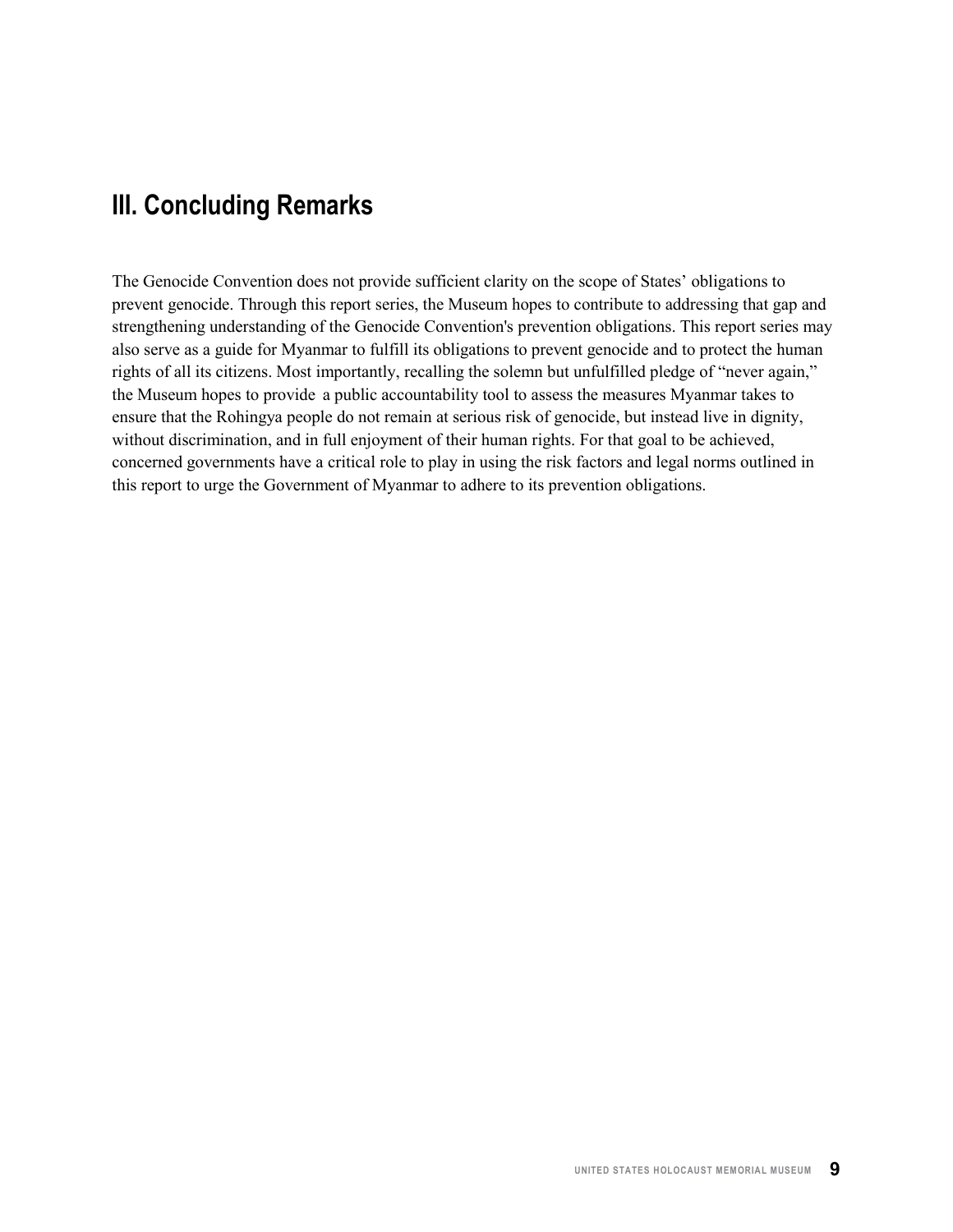# **PREVENTION OBLIGATIONS AT A GLANCE**

## **Risk factors related to widespread and systematic discrimination:**

- *1.* **SYSTEMATIC DENIAL OR REVOCATION OF THE RIGHT TO CITIZENSHIP: For the Government of Myanmar to uphold its Genocide Convention obligations, it must cease systematically denying the right of the Rohingya tocitizenship and a nationality, repeal or amend legislation and policies that arbitrarily deny these rights to the Rohingya on the basis of their ethnicity, and cease systematically forcing the Rohingya to identify as foreigners.**
- **2. SYSTEMATIC DENIAL OF THE RIGHT TO PARTICIPATE IN PUBLIC AFFAIRS: In order to comply with its Genocide Convention obligations, the Government of Myanmar must not systematically deprive the Rohingya of the right to vote and to present themselves as candidates for public office, including in the context of the upcoming general elections.**
- **3. SYSTEMATIC DENIAL OR SEVERE RESTRICTIONS OF THE RIGHT TO FREEDOM OF MOVEMENT: For the Government of Myanmar to uphold its Genocide Convention obligations, it must remove the discriminatory movement restrictions placed on the Rohingya population.**
- **4. SYSTEMATIC DENIAL OR SEVERE RESTRICTIONS OF ACCESS TO HEALTH CARE: For the Government of Myanmar to uphold its Genocide Convention obligations, it must cease severely restricting access to health care for the Rohingya population.**
- **5. SYSTEMATIC EXPROPRIATION OF DESTRUCTION OF PROPERTY: For the Government of Myanmar to uphold its Genocide Convention obligations, it must institute measures to stop the systematic expropriation and destruction of Rohingya property and, as much as is possible, return confiscated land and property to the Rohingya owners.**

# **Risk factors related to life-integrity violations:**

- **6. SYSTEMATIC KILLING OF MEMBERS OF A PROTECTED GROUP, ENFORCED DISAPPEARANCES, AND TARGETING OF COMMUNITY LEADERS AND INTELLECTUALS: For the Government of Myanmar to uphold its Genocide Convention obligations, it must ensure independent credible investigations into past allegations of widespread and systematic killings and enforced disappearances by the Myanmar military, and of private groups acting under their control or direction, against the Rohingya and must implement appropriate policies for the military and other armed forces under its control to prevent, stop, and punish killings and enforced disappearances against the Rohingya.**
- **7. SYSTEMATIC USE OF RAPE AND SEXUAL VIOLENCE: For the Government of Myanmar to uphold its Genocide Convention obligations, it must conduct independent credible investigations into past allegations of widespread and systematic sexual violence by the Myanmar military against the Rohingya and ensure that the appropriate policies are in place for the military and other armed forces under its control to prevent, stop, and punish rape and sexual violence against the Rohingya.**
- **8. USE OF MEMBERS OF A PROTECTED GROUP IN FORCED LABOR: For the Government of Myanmar to uphold its Genocide Convention obligations, it must stop the practice of forced labor of the Rohingya.**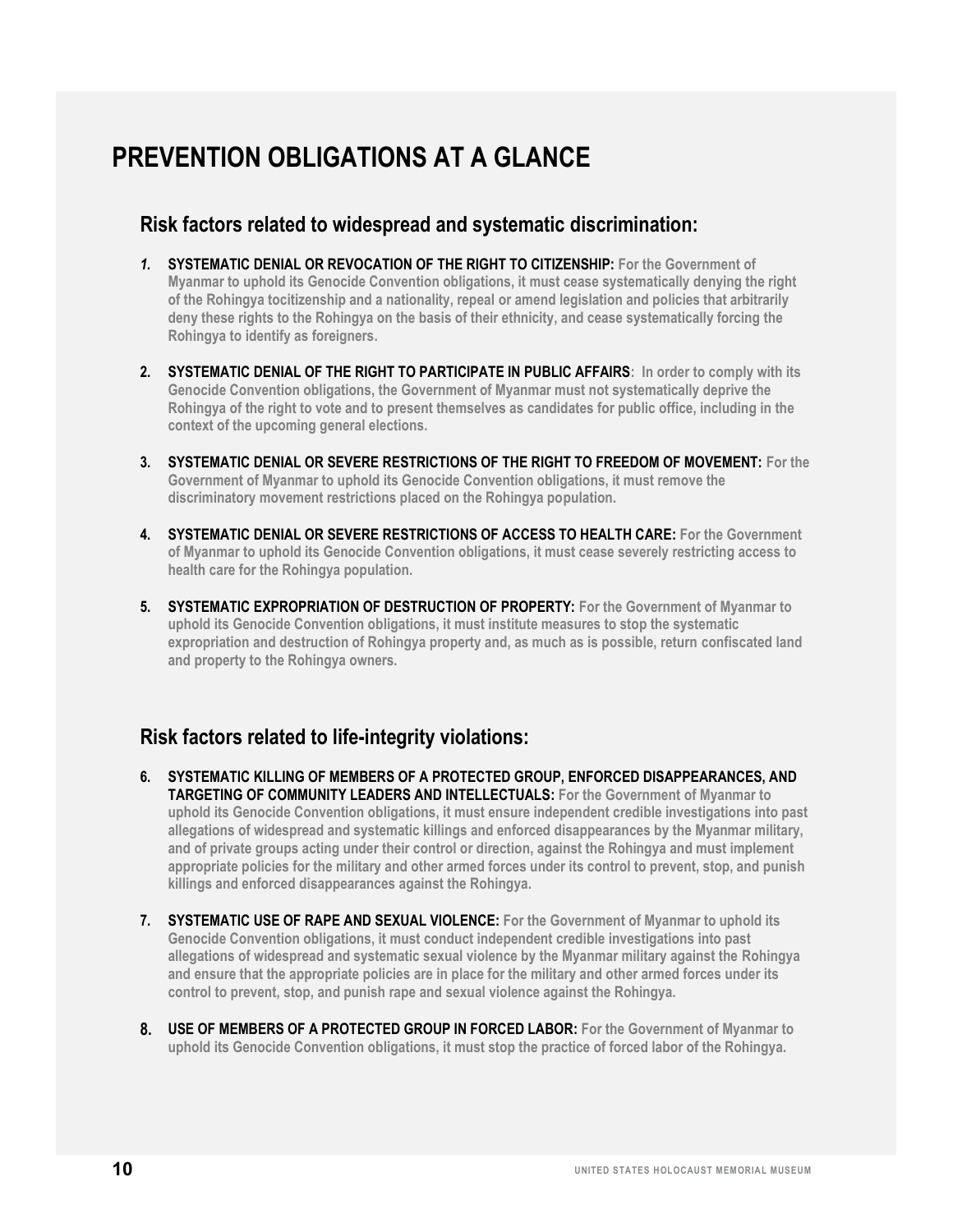# **List of Acronyms and Abbreviations**

| <b>FFM</b>             | <b>Fact Finding Mission</b>                                                                                                                  |
|------------------------|----------------------------------------------------------------------------------------------------------------------------------------------|
| <b>ICJ</b>             | International Court of Justice                                                                                                               |
| <b>IDP</b>             | Internally Displaced Person(s)                                                                                                               |
| <b>JBI Compilation</b> | Jacob Blaustein Institute for the Advancement of Human Rights' Compilation of<br>Risk Factors and Legal Norms for the Prevention of Genocide |
| <b>NVC</b>             | National Verification Card                                                                                                                   |
| <b>UN</b>              | <b>United Nations</b>                                                                                                                        |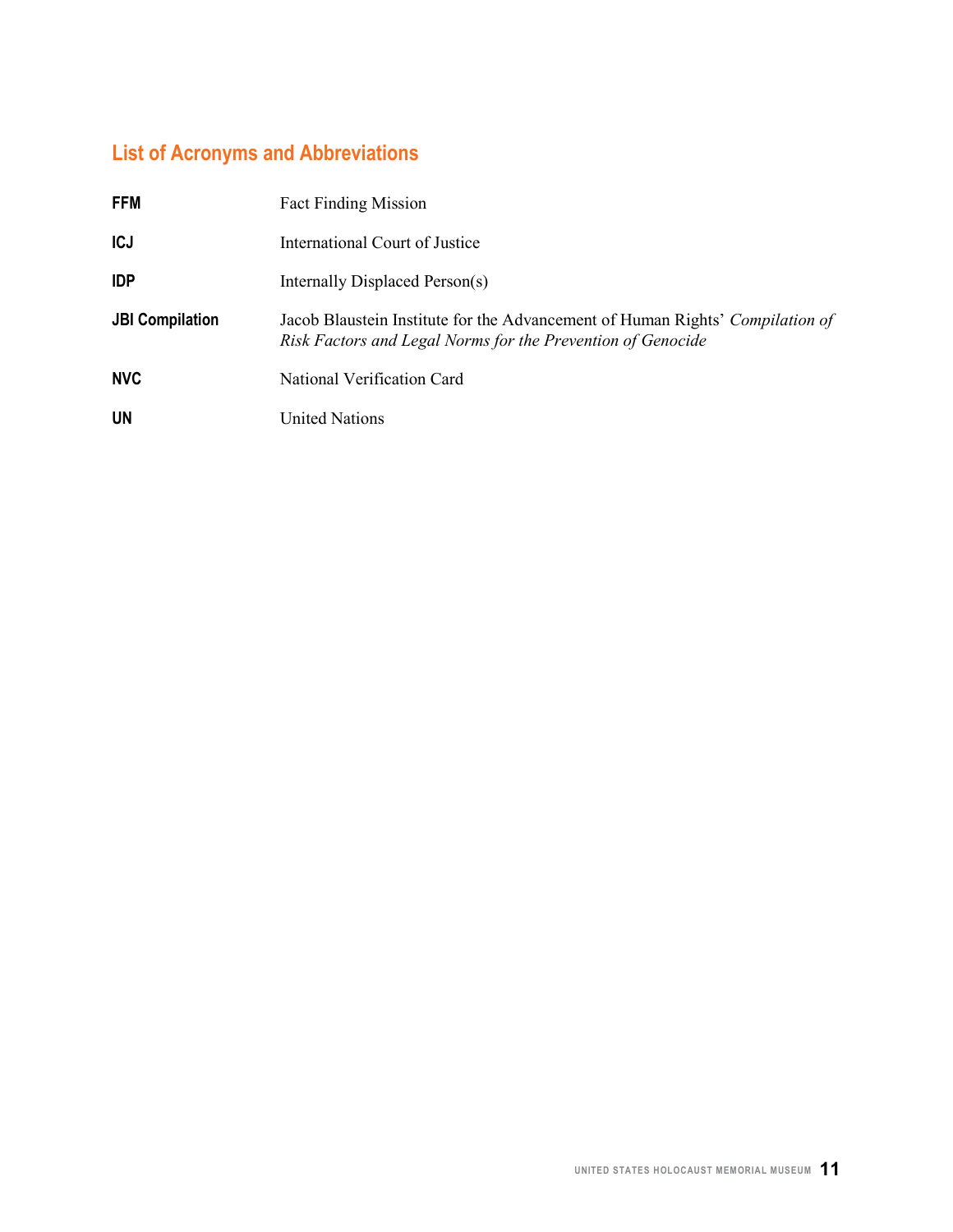# **REFERENCES**

 $\overline{a}$ 

<sup>1</sup>.USHMM, "They Tried to Kill Us All: Atrocity Crimes Against Rohingya Muslims in Rakhine State, Myanmar", November 2017.

*Available at*: https://www.ushmm.org/m/pdfs/201711-atrocity-crimes-rohingya-muslims.pdf

<sup>2</sup> While the Museum traditionally uses the name "Burma", for consistency and ease of reference, this report refers to Myanmar, in light of the International Court of Justice and the United Nations' use of that name.

<sup>3</sup> USHMM, "Museum Finds Compelling Evidence Genocide was Committed Against Rohingya, Warns of Continued Threat", December 2018. *Available at*: https://www.ushmm.org/information/press/press-releases/museum-finds-compellingevidence-genocide-was-committed-against-rohingya-wa

<sup>4</sup> "Detailed findings of the Independent International Fact-Finding Mission on Myanmar", A/HRC/42/CRP.5, September 2019 (FFM September 2019 Report). *See Application of the Convention on the Prevention and Punishment of the Crime of Genocide* (The Gambia v. Myanmar), Order, 23 January, 2020,, para. 72, referring *inter alia* to September 2019 Report, para. 242, where the FFM concluded that "the Rohingya people remain at serious risk of genocide".

<sup>5</sup> UN General Assembly, Resolution 260/III, 9 December 1948, entered into force 12 January 1951, 78 U.N.T.S. 277, Art. 1: "The Contracting Parties confirm that genocide, whether committed in time of peace or in time of war, is a crime under international law which they undertake to prevent and to punish".

<sup>6</sup> The obligation to not commit genocide, as well as to prevent and punish genocide, is recognized as a part of customary international law, meaning that these obligations apply regardless of whether the State has ratified the Genocide Convention. Customary international law is derived from the consistent and general practice of States undertaken out of a sense of legal obligation. The ICJ has noted that "the [Genocide] Convention was intended to confirm obligations that already existed in customary international law". *Application of the Convention on the Prevention and Punishment of the Crime of Genocide (Croatia v. Serbia)*, Judgment, I.C.J. Reports 2015, para. 95. *See also Application of the Convention on the Prevention and*

*Punishment of the Crime of Genocide (Bosnia and Herzegovina v. Serbia and Montenegro)*, Judgment, 26 February 2007, para. 161 (*Bosnia v. Serbia* Judgment).

<sup>7</sup> *Application of the Convention on the Prevention and Punishment of the Crime of Genocide (The Gambia v. Myanmar)*, Order (Provisional Measures Order).

<sup>8</sup> Provisional Measures Order, para. 86. In addition to preventing the commission of acts of genocide and reporting to the Court on measures taken, the other provisional measures are: 2) ensure that its military, as well as any irregular armed units which may be directed or supported by it and any organizations and persons which may be subject to its control, do not commit, conspire to commit, direct or incite to commit, or attempt to commit any acts of genocide; and 3) take effective measures to prevent the destruction and ensure the preservation of evidence related to acts of genocide.

<sup>9</sup> This silence does not leave Myanmar without guidance as to how to comply with the provisional measures order. In ordering provisional measures, the Court considered the actions that Myanmar indicated it was currently engaged in and held that "these steps do not appear sufficient in themselves to remove the possibility that acts causing irreparable prejudice to the rights invoked by The Gambia for the protection of the Rohingya in Myanmar could occur. In particular, the Court notes that Myanmar has not presented to the Court concrete measures aimed specifically at recognizing and ensuring the right of the Rohingya to exists as a protected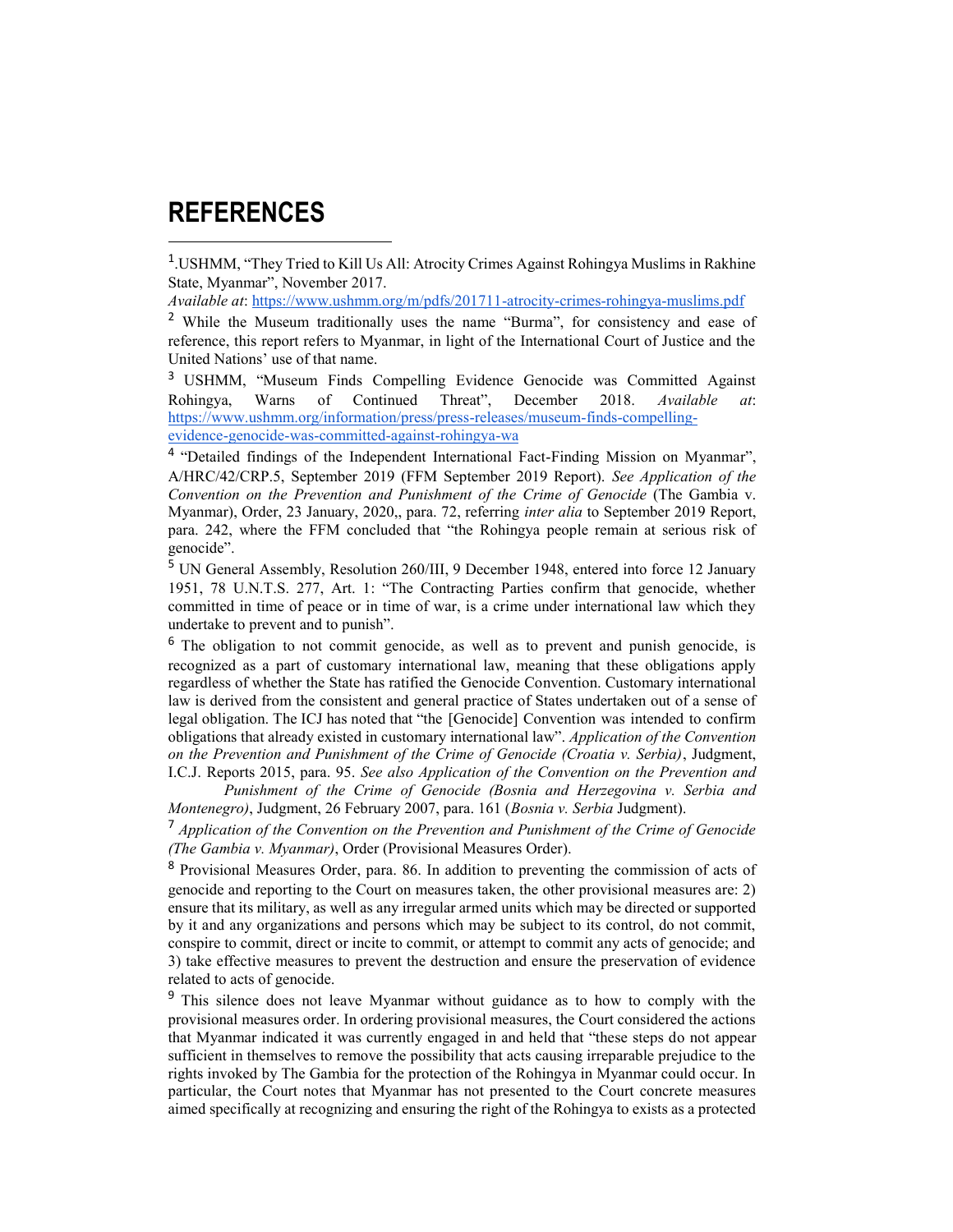group under the Genocide Convention". Provisional Measure Order, para. 73. Myanmar is therefore well aware that its current actions are insufficient. Further, Myanmar has at its disposable multiple sources that have suggested concrete measures that it should take, including those identified by the FFM, as well as those contained in the Final Report of the Advisory Commission on Rakhine State. Advisory Commission on Rakhine State, "Towards a Peaceful, Fair and Prosperous Future for the People of Rakhine, Final Report of the Advisory Commission on Rakhine State*,"* August 24, 2017, *Available at*: http://www.rakhinecommission.org/app/uploads/2017/08/FinalReport\_Eng.pdf.

<sup>10</sup> *Bosnia v. Serbia Judgment*para. 431. [Emphasis added].

<sup>12</sup> The ICJ has made clear that the obligation to prevent is one of "conduct and not of result". The question is therefore whether the State took all measures available to it and not whether those measures were ultimately successful. *See* Bosnia v. Serbia Judgment, para. 430.

<sup>13</sup> FFM September 2019 Report, para. 239.

 $\overline{a}$ 

<sup>14</sup> This Framework was first published by the Special Advisor for the Prevention of Genocide and was replaced in 2014. *Available at*:

https://www.un.org/en/genocideprevention/documents/about-

us/Doc.3\_Framework%20of%20Analysis%20for%20Atrocity%20Crimes\_EN.pdf.

<sup>15</sup> These common risk factors are: 1) Situations of armed conflict or other forms of instability; 2) Record of serious violations of international human rights and humanitarian law; 3) Weakness of State structures; 4) Motives or incentives; 5) Capacity to commit atrocity crimes; 6) Absence of mitigating factors; 7) Enabling circumstances or preparatory action; 8) Triggering factors.

<sup>16</sup> War crimes, crimes against humanity, and genocide.

<sup>17</sup> These risk factors are: "Intergroup tensions or patterns of discrimination against protected groups" and "Signs of an intent to destroy in whole or in part a protected group."

<sup>18</sup> Atrocity Crimes Framework, p. 19.

<sup>19</sup> 2011, *available at*: https://www.jbi-humanrights.org/files/jbi-compilation-on-genocideprevention.pdf

<sup>20</sup> The JBI Compilation's risk factors were identified based on studies of past genocides, particularly in regards to the period preceding these genocides.

<sup>21</sup> "Widespread" refers to the large-scale nature and number of persons targeted, whereas "systematic" refers to the organized nature of the violations, indicating that they were based on a plan as opposed to isolated or random incidents. *See*, for example, International Criminal Tribunal for the Former Yugoslavia, *Prosecutor v. Kordić and Ćerkez*, Judgment, December 17, 2004, IT-95-14/2-A, para. 94.

<sup>22</sup> Namely a national, ethnical, racial or religious group.

<sup>23</sup> This does not exclude *per se* the possibility that a single event of, for example, particularly important symbolic value to a protected group would not be sufficient to signal a risk of genocide.

<sup>24</sup> *Available at*: https://www.jbi-

humanrights.org/JBI%20Manual%20on%20Human%20Rights%20and%20Prevention%20of %20Genocide.pdf.

<sup>11</sup> The Genocide Convention requires all state parties to prevent and prosecute genocide. *See*, for a brief discussion, FFM September 2019 Report, paras 52-55, 243. However, the issue of the scope of third party states' obligation to prevent genocide is outside of the scope of this report series.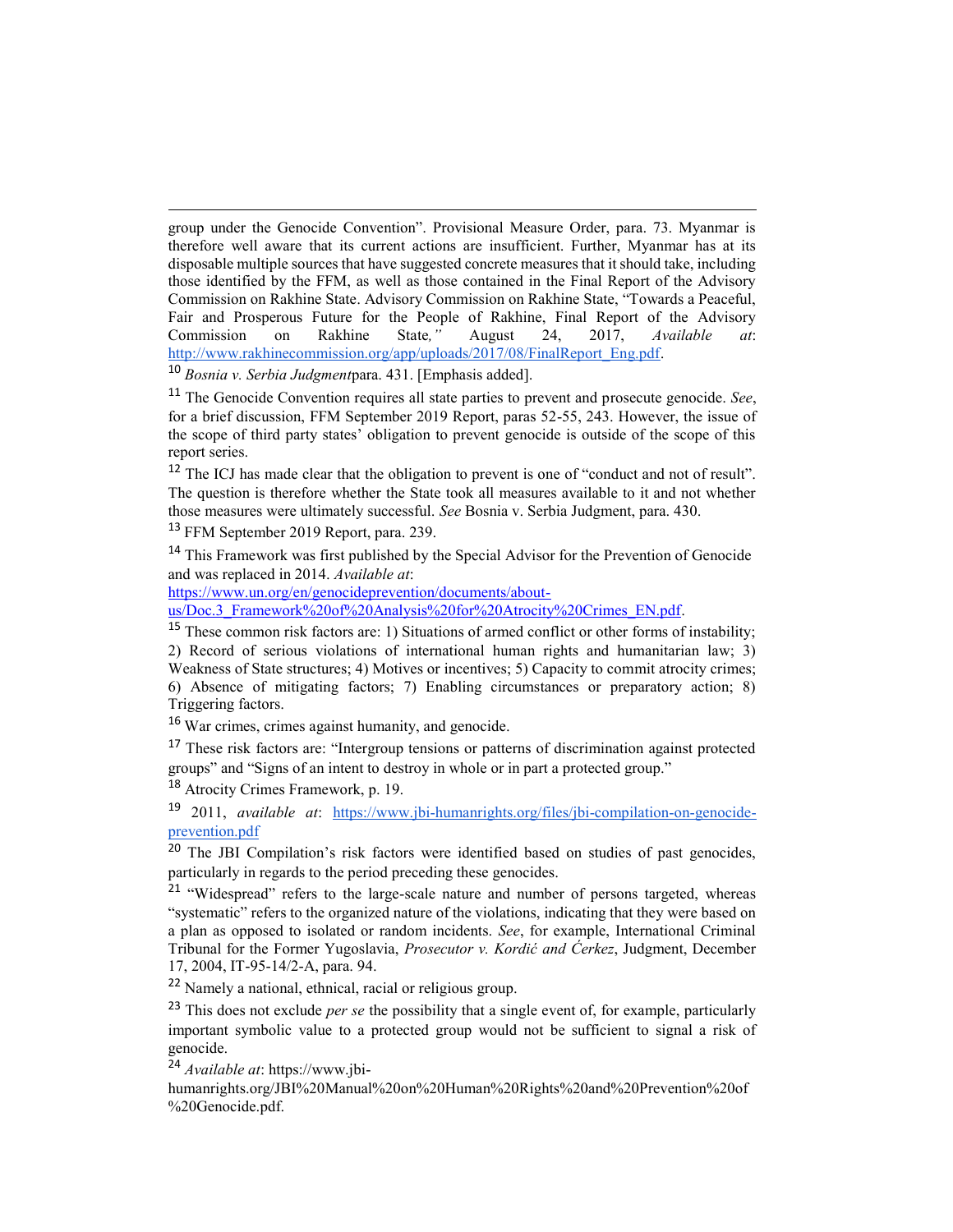<sup>29</sup> As one scholar has argued: "[the] limited understanding of warning signs is founded upon a disproportionate focus on the first constitutive act of genocide, that of killing members of the protected group." S. Ashraph, Global Justice Center, *Beyond Killing: Gender, Genocide, & Obligations Under International Law*, December 2018.

<sup>30</sup> The FFM found that all eight of the common risk factors and both of the genocide-specific risk factors identified in the Atrocity Crimes Framework were present. *See* FFM September 2019 Report, para. 240. Based on the presence of all of these risk factors that the FFM concluded that the risk was sufficiently "serious" to trigger Myanmar's prevention obligations under the Genocide Convention. *Id.*

<sup>32</sup> *See* UDHR, Art. 15.2.

<sup>33</sup> See FFM September 2019 Report, para. 102: "The Mission also concludes on reasonable grounds that the Government is using the NVC process and its annual household list as tools to deny the Rohingya [their right to citizenship and the fundamental human rights that stem from citizenship]."

<sup>34</sup> This fact pattern may also be relevant to the genocide risk factor of "Compulsory" identification of members of a protected group against their will and subjecting them to severe discrimination and persecution", which will be explored in future reports. *See* JBI Compilation and Manual.

<sup>35</sup> *See* ICCPR, art. 18.1.

<sup>36</sup> This false narrative contributes to the defamation of the Rohingya and imperils their physical well-being by making them vulnerable to violence and abuse. The aspect of how government officials refer to the Rohingya, as well as other relevant information, will be discussedin future reports in regards to the genocide risk factor of "Severe and Systematic Defamation or Dehumanization of a Particular Group and Failure to Punish Violence against Members of a Particular Group."

<sup>37</sup> FFM September 2019 Report, para. 106.

<sup>38</sup> *See* UDHR, Art. 21.1.

<sup>39</sup> *See* ICCPR Art. 5.

<sup>&</sup>lt;sup>25</sup> Article II of the Genocide Convention lists five underlying acts, including (e) forcibly transferring children of the group to another group, which is not included in the provisional measures order.

<sup>26</sup> Provisional Measures Order, para. 86.

<sup>27</sup> *See* for example Provisional Measure Order, paras 70-73, wherein the Court refers to a number of UN official documents describing the situation of the Rohingya of which it has taken note.

<sup>&</sup>lt;sup>28</sup> "Report of the detailed findings of the Independent International Fact-Finding Mission on Myanmar", A/HRC/39/CRP.2, , 17 September 2018.

<sup>31</sup> *See* UN General Assembly, *Universal Declaration of Human Rights*, 10 December 1948, 217 A (III),Art. 15.1 (UDHR); *See* UN General Assembly, Resolution 2200A (XXI), *International Covenant on Civil and Political Rights*, 16 December 1966, 999 U.N.T.S.. 171,, Art. 5 (ICCPR); UN General Assembly, *Convention on the Rights of the Child*, 20 November 1989, 1577 U.N.T.S. 3, Art. 7. The risk factors of "Systematic denial or severe restrictions of the right to freedom of movement" and Systematic denial or severe restrictions of access to health care", discussed later in this section, along with the systematic denial of citizenship, operate in practice to render many Rohingya children stateless, which will be explored in future reports. *See e.g.* FFM September 2019 Report, para. 154, regarding the effect of movement restrictions on the health of the Rohingya.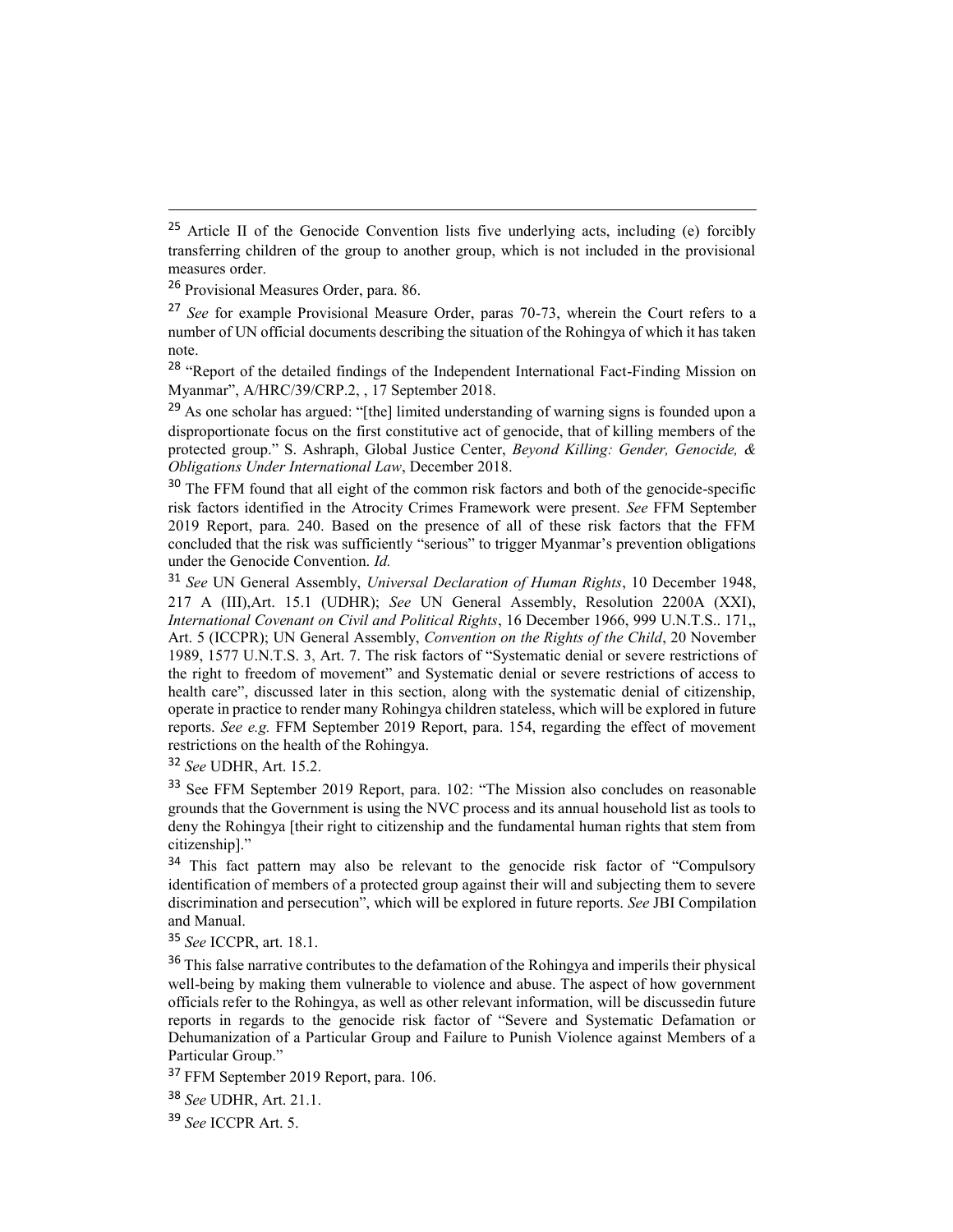"Deliberate Destruction of Food and Medical Supplies or Blocking Access to Such Supplies," a risk factor which includes denying access to humanitarian aid.

<sup>&</sup>lt;sup>40</sup> This fact pattern may also be relevant to the genocide risk factor of "Forcible transfer and arbitrary displacement," which will be explored in future reports.

*See* UDHR, Art. 13.1; ICCPR, Art. 12.

See ICCPR, Art. 12.3.

FFM September 2019 Report, para. 111.

Future reports will also explore health related issues under the genocide risk factor of

 *See* UDHR, Art. 25; International Covenant on Economic, Social and Cultural Rights (ICESCR), Arts. 10, 12.

*See* September 2019 Report, para. 154.

*See* UDHR, Art. 17.1.

*See* September 2019 Report, para. 139.

 *See* UDHR, Art. 3; ICCPR, Art. 6; International Convention on the Elimination of All Forms of Racial Discrimination, Art. 5; International Convention for the Protection of All Persons from Enforced Disappearances, Art. 1.

*See* Manual, p. 68, "Guidance for States."

*See* UDHR, Art. 3; ICCPR, Arts. 9, 17.

A/HRC/42/50, para. 52.

*See* ICCPR, Art. 8.

September 2019 Report, paras 181-183.

*Id.*, paras 190-191.